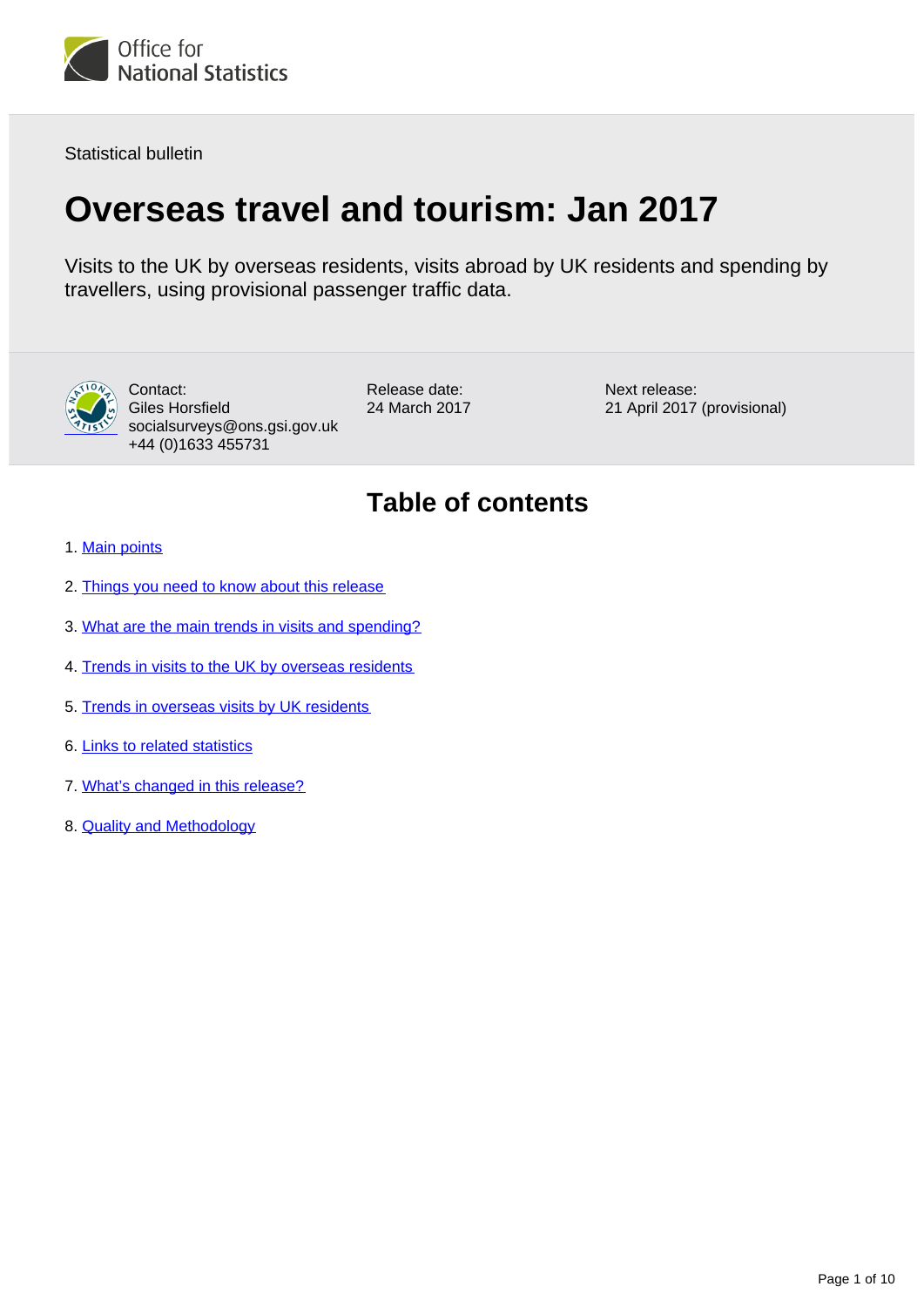## <span id="page-1-0"></span>**1 . Main points**

- Overseas residents made 2.9 million visits to the UK in January 2017; this is an increase of 11% when compared with January 2016.
- UK residents made 4.6 million visits abroad in January 2017; this has increased by 9% when compared with January 2016.
- Overseas residents spent £1.5 billion on their visits to the UK in January 2017; this is an increase of 15% when compared with January 2016.
- UK residents spent £2.6 billion on their visits abroad in January 2017, a 5% increase when compared with January 2016.
- In the 3 months to January 2017, overseas residents made 22% more visits to the UK for holidays than the same period a year ago.
- In the 3 months to January 2017, UK residents made 8% more holiday visits abroad than the same period a year ago.

### <span id="page-1-1"></span>**2 . Things you need to know about this release**

Estimates contained in this bulletin are produced from responses provided by international passengers arriving in and departing from the UK, sampled on our [International Passenger Survey \(IPS\).](http://www.ons.gov.uk/peoplepopulationandcommunity/leisureandtourism/qmis/internationalpassengersurveyipsqmi)

Responses to the survey are scaled up to represent all passengers using information on total international passenger traffic for the reporting period.

Estimates are based on interviews conducted when passengers end their visit. Any visits commencing in the reported month but not completed until later are not included in estimates for the reported month.

The reported spend for visits include any spending associated (excluding fares) with the visit, which may occur before, during or after the trip.

Parts of the bulletin refer to countries visited abroad. It should be noted that if a UK resident visited more than 1 country on a trip abroad, the country recorded as visited in this publication is the country that was visited for the longest period.

Estimates are subject to sampling error, and confidence intervals are provided to help you interpret the estimates (see background note: Accuracy of IPS estimates). Further guidance is available about the [quality of overseas](http://www.ons.gov.uk/peoplepopulationandcommunity/leisureandtourism/qmis/internationalpassengersurveyipsqmi)  [travel and tourism estimates](http://www.ons.gov.uk/peoplepopulationandcommunity/leisureandtourism/qmis/internationalpassengersurveyipsqmi).

Overseas travel and tourism monthly estimates are revised during the processing of the quarterly dataset and again during the processing of the annual dataset. This bulletin contains provisional overseas travel and tourism estimates to and from the UK for January 2017. Revised, final estimates for 2015 were published in Travel trends [2015](https://www.ons.gov.uk/releases/traveltrends2015) on 20 May 2016.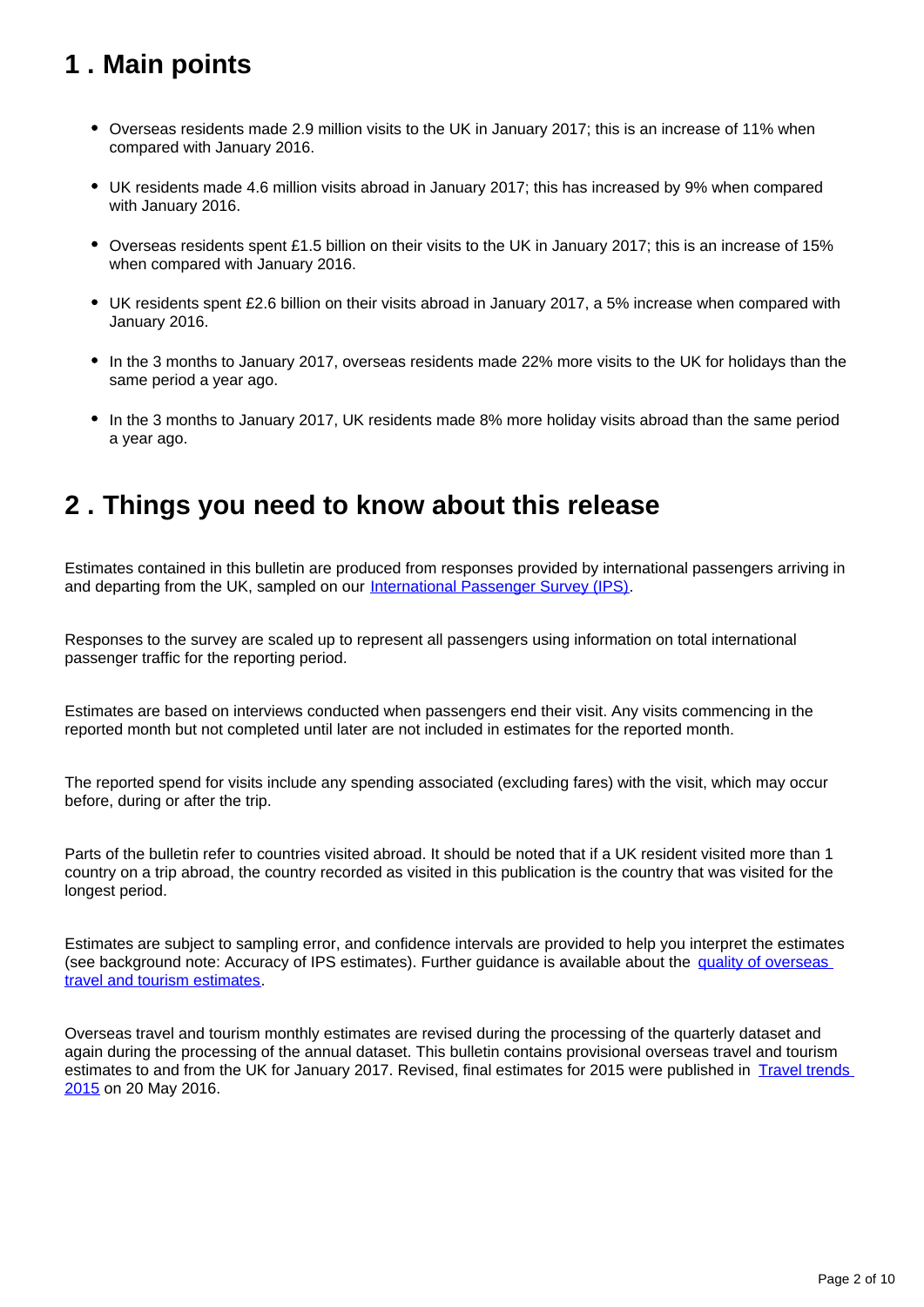## <span id="page-2-0"></span>**3 . What are the main trends in visits and spending?**

UK residents consistently make more visits and spend more money abroad than foreign residents when travelling to the UK. The numbers of visits and the amounts spent vary through the year, with more in the summer. This is the case both for UK residents and overseas residents. However, UK residents show a much sharper peak in both visits and spend during the month of August which is traditionally the only complete month of the UK school summer holidays.



#### **Figure 1: Overseas residents' visits to the UK and UK residents' visits abroad January 2014 to January 2017**

**Source: International Passenger Survey (IPS) – Office for National Statistics**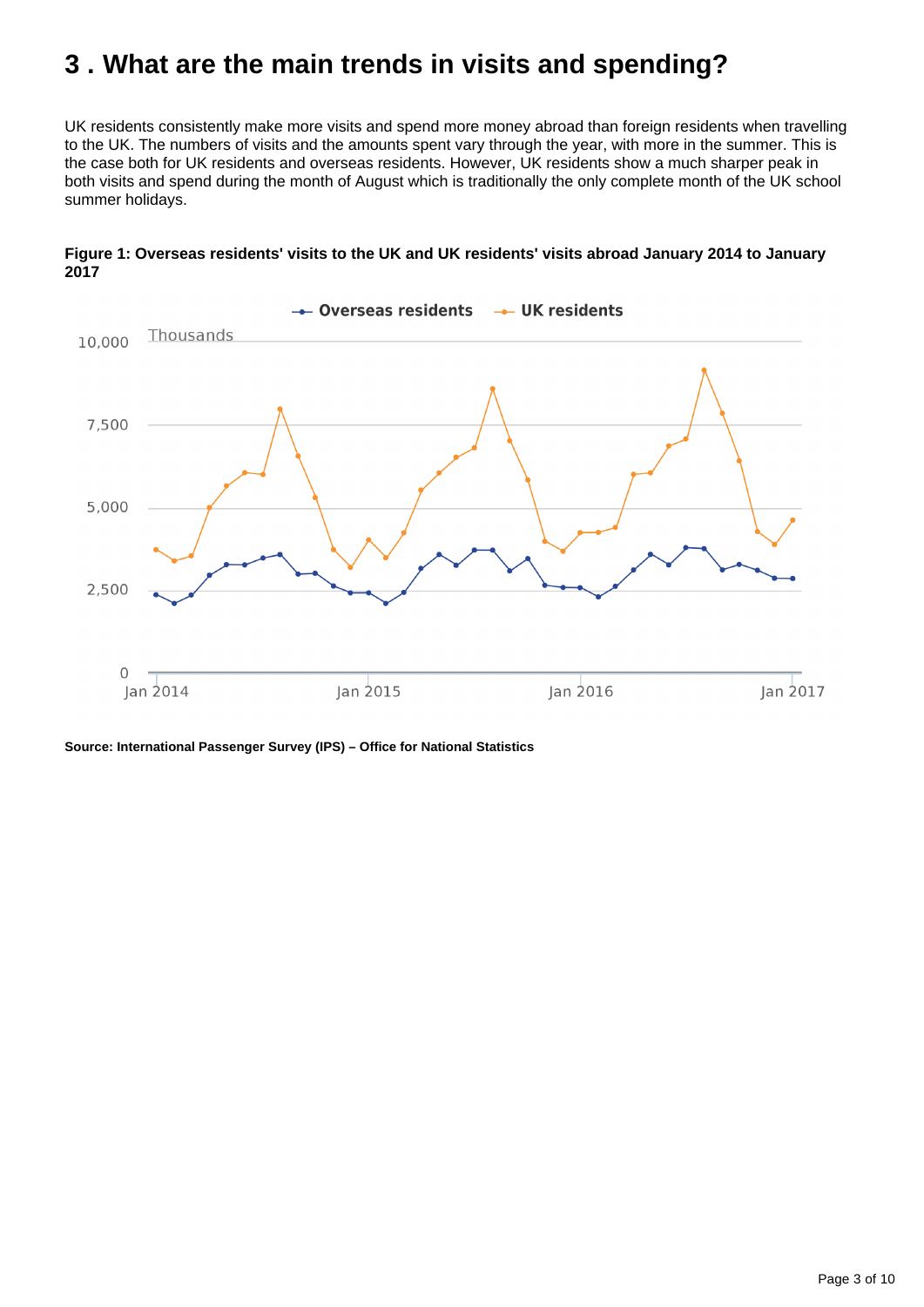



**Source: International Passenger Survey (IPS) – Office for National Statistics**

### <span id="page-3-0"></span>**4 . Trends in visits to the UK by overseas residents**

The figures used in the commentary below are sourced from the following monthly overseas travel and tourism [reference tables](https://www.ons.gov.uk/peoplepopulationandcommunity/leisureandtourism/datasets/monthlyoverseastravelandtourismreferencetables):

- Table 1 Overseas residents' visits to the UK by month.
- Table 2 Purpose of overseas residents' visits to the UK by month.
- Table 5 Earnings in the UK and expenditure abroad by month.

The number of visits to the UK by overseas residents in January 2017 was 2.9 million, an increase of 11% when compared with January 2016. Overseas residents spent £1.5 billion in the UK in January 2017, an increase of 15% when compared with January 2016.

During the period November 2016 to January 2017 the number of visits to the UK increased by 13% from 7.8 million to 8.8 million compared with the corresponding period a year earlier. Visits by residents of all areas of the world increased, with the smallest increase from Other Countries (countries other than Europe and North Americas), 9%, and the largest increase from North America, 19%. Holiday visits for this period rose by 22% largely driven by the increase in holiday visits during November 2016 when compared with November 2015.

For the period November 2016 to January 2017 spend in the UK by overseas residents increased 8% on the previous year to £5 billion.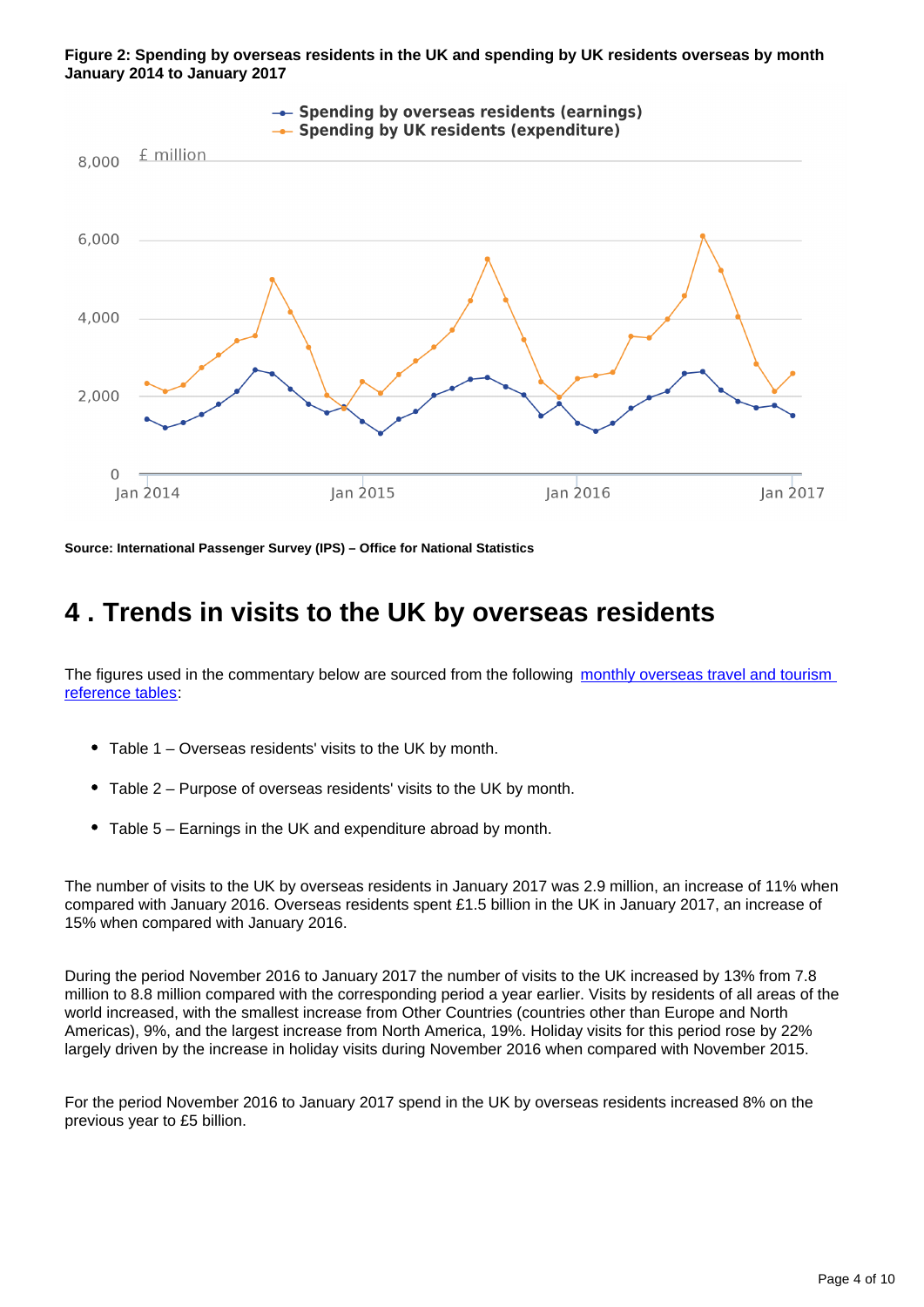|                         | Overseas residents' visits to UK |                               |                         |                               |  |  |
|-------------------------|----------------------------------|-------------------------------|-------------------------|-------------------------------|--|--|
|                         | <b>Visits</b><br>(thousands)     | % change from year<br>earlier | Earnings (£<br>million) | % change from year<br>earlier |  |  |
| Non seasonally adjusted |                                  |                               |                         |                               |  |  |
| Jan 2017                | 2,850                            | $+11$                         | 1,500                   | $+15$                         |  |  |
| Nov 2016 to Jan<br>2017 | 8,810                            | $+13$                         | 4,960                   | $+8$                          |  |  |
| Year to date 2017       | 2,850                            | $+11$                         | 1,500                   | $+15$                         |  |  |
| Latest 12 months        | 37,610                           | $+4$                          | 22,350                  | $+1$                          |  |  |
| Seasonally adjusted     |                                  |                               |                         |                               |  |  |
| Aug                     | 3,060                            | $+2$                          | 1,910                   | $+9$                          |  |  |
| Sep                     | 3,080                            | $+1$                          | 1,820                   | $-3$                          |  |  |
| Oct                     | 3,080                            | -6                            | 1,750                   | -9                            |  |  |
| Nov                     | 3,390                            | $+16$                         | 2,010                   | $+15$                         |  |  |
| Dec                     | 3,330                            | $+11$                         | 1,850                   | $-4$                          |  |  |
| Jan                     | 3,300                            | $+9$                          | 2,010                   | $+17$                         |  |  |

#### **Table 1: Main visit and spending estimates for overseas residents' visits to the UK in 2016 and 2017**

Source: International Passenger Survey - Office for National Statistics

#### **Figure 3: Overseas residents' visits to the UK by month**



**Source: International Passenger Survey (IPS) – Office for National Statistics**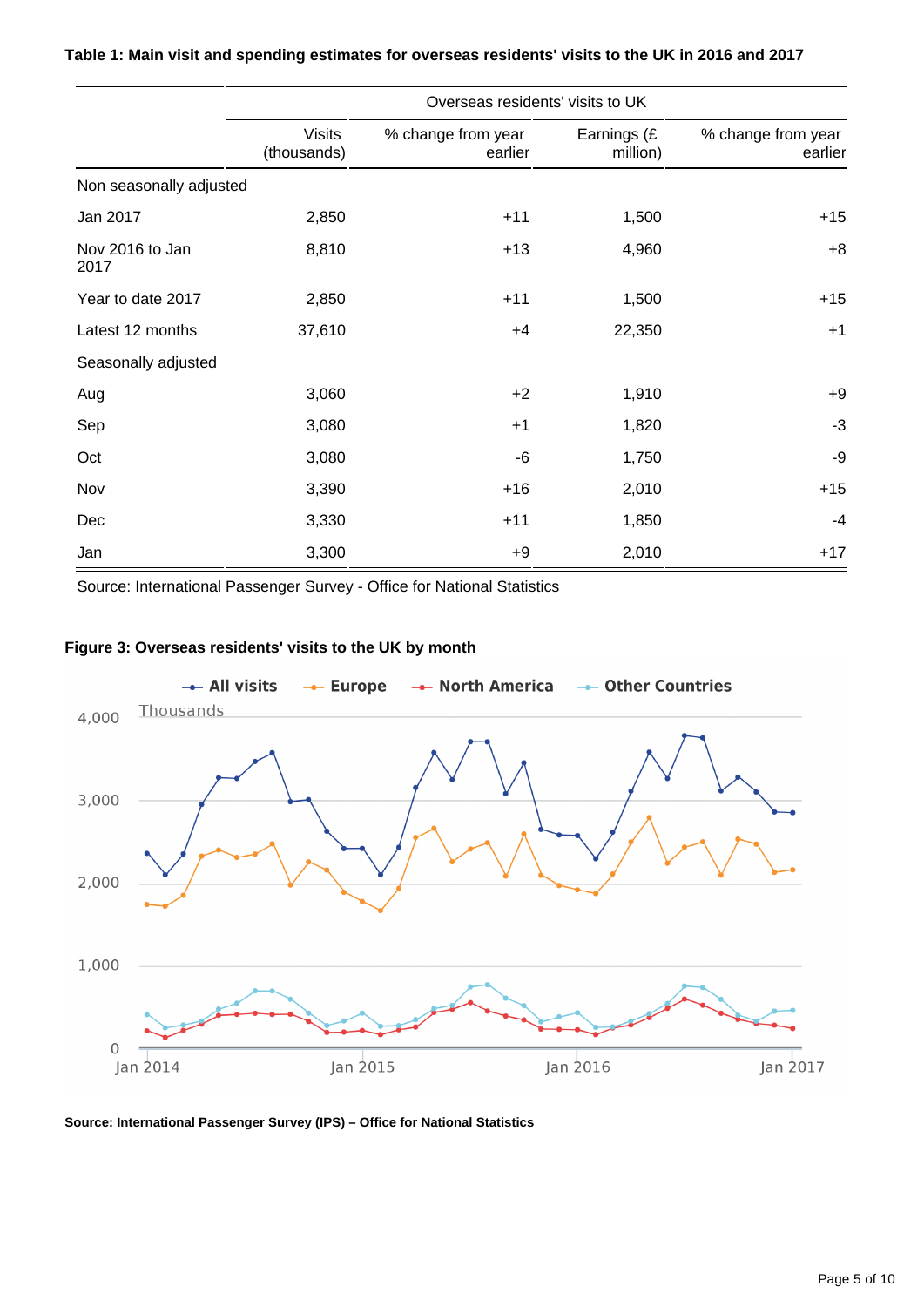## <span id="page-5-0"></span>**5 . Trends in overseas visits by UK residents**

The figures used in the commentary below are sourced from the following monthly overseas travel and tourism [reference tables](https://www.ons.gov.uk/peoplepopulationandcommunity/leisureandtourism/datasets/monthlyoverseastravelandtourismreferencetables):

- Table 3 UK residents' visits abroad by month.
- Table 4 Purpose of UK residents' visits abroad by month.
- Table 5 Earnings in the UK and expenditure abroad by month.

The estimated number of visits abroad by UK residents in January 2017 was 4.6 million, an increase of 9% when compared with January 2016. UK residents spent £2.6 billion during these visits in January 2017, an increase of 5% when compared with January 2016.

In contrast to the trends observed for other areas of the world, there was a 17% decrease in visits to North America in January 2017 compared with January 2016.

During the period November 2016 to January 2017, UK residents' visits abroad rose by 7% compared with the corresponding period a year earlier and they spent 11% more. Split by area of visit the largest increase was visits to Other EU countries (countries which joined the EU after January 2004) which rose 17%. When looking at reason for visit, business visits fell by 3% from the same period in the previous year but all other reasons for visit increased. The largest increase, 25%, was for miscellaneous visits, although the numbers were relatively small. This was largely driven by a greater number of people travelling abroad to watch sport during December 2016.

|  |  | Table 2: Main visit and spending estimates for UK residents' visits abroad in 2016 and 2017 |  |  |  |  |
|--|--|---------------------------------------------------------------------------------------------|--|--|--|--|
|  |  |                                                                                             |  |  |  |  |

|                         | UK residents' visits abroad  |                               |                            |                               |  |
|-------------------------|------------------------------|-------------------------------|----------------------------|-------------------------------|--|
|                         | <b>Visits</b><br>(thousands) | % change from year<br>earlier | Expenditure (£<br>million) | % change from year<br>earlier |  |
| Non seasonally adjusted |                              |                               |                            |                               |  |
| Jan 2017                | 4,620                        | $+9$                          | 2,580                      | $+5$                          |  |
| Nov 2016 to Jan<br>2017 | 12,770                       | $+7$                          | 7,520                      | $+11$                         |  |
| Year to date 2017       | 4,620                        | $+9$                          | 2,580                      | $+5$                          |  |
| Latest 12 months        | 70,810                       | $+7$                          | 43,550                     | $+11$                         |  |
| Seasonally adjusted     |                              |                               |                            |                               |  |
| Aug                     | 6,160                        | $+12$                         | 3,670                      | 13                            |  |
| Sep                     | 6,280                        | $+15$                         | 3,760                      | $+17$                         |  |
| Oct                     | 6,040                        | $+9$                          | 3,770                      | $+15$                         |  |
| Nov                     | 5,880                        | $+8$                          | 4,080                      | $+20$                         |  |
| Dec                     | 5,830                        | $+3$                          | 3,650                      | $+6$                          |  |
| Jan                     | 5,950                        | $+8$                          | 3,420                      | $+8$                          |  |

Source: International Passenger Survey - Office for National Statistics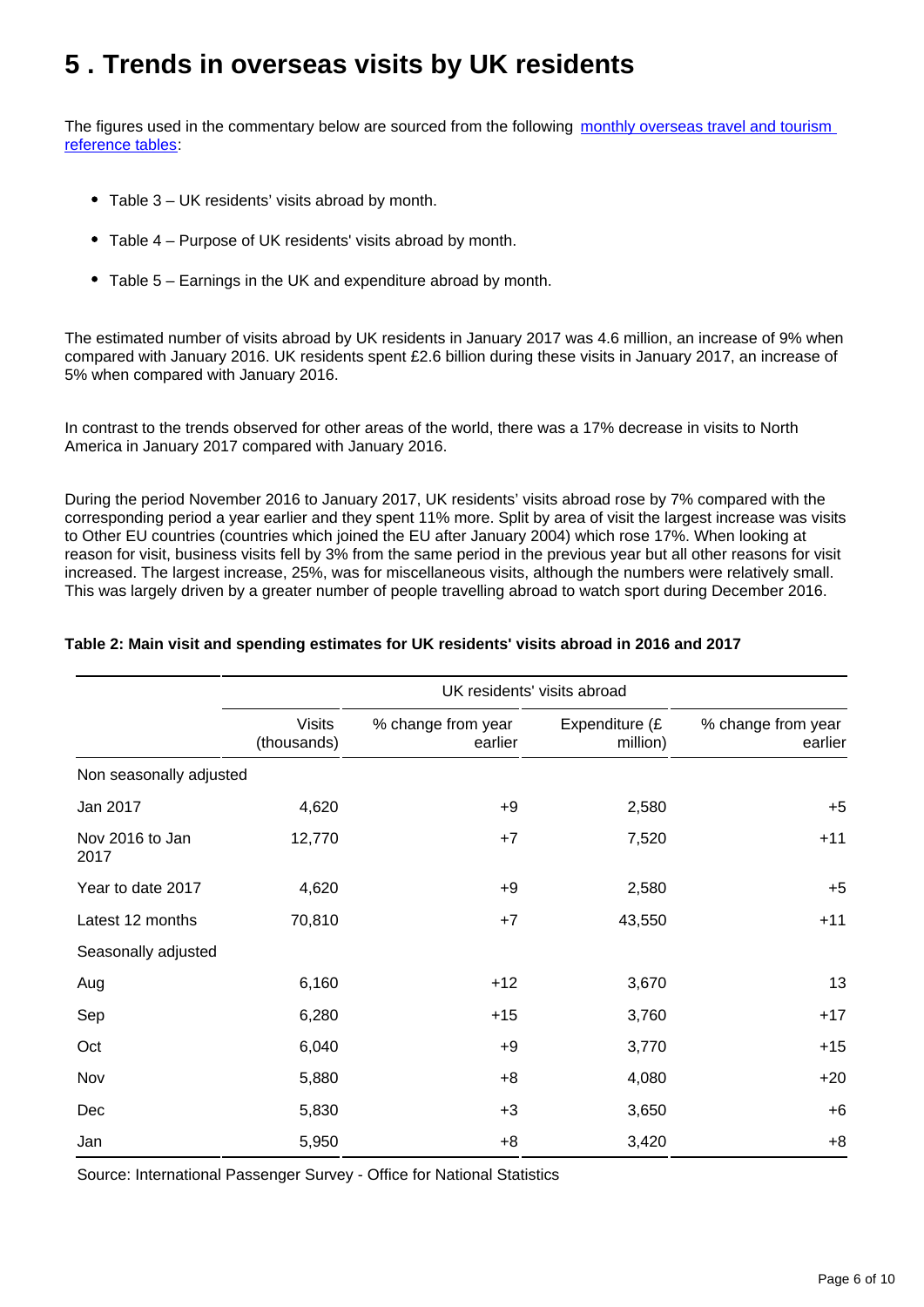#### **Figure 4: UK residents' visits abroad by month**



**Source: International Passenger Survey (IPS) – Office for National Statistics**

### <span id="page-6-0"></span>**6 . Links to related statistics**

[Travel trends:](http://www.ons.gov.uk/peoplepopulationandcommunity/leisureandtourism/articles/traveltrends/previousReleases) the latest publication (Travel trends 2015) was published on 20 May 2016, the next publication (Travel trends 2016) will be published in May 2017 – this provides final overseas travel and tourism estimates and more detailed analysis of visits and spending, including analysis by demographics, towns visited in the UK and countries visited by residents of different parts of the UK

[Travelpac](http://www.ons.gov.uk/peoplepopulationandcommunity/leisureandtourism/datasets/travelpac) is a dataset that allows you to conduct your own analyses of quarterly and annual data on main variables – the datasets are provided in SPSS and Excel

[Overseas travel and tourism quarterly](http://www.ons.gov.uk/peoplepopulationandcommunity/leisureandtourism/articles/overseastravelandtourismprovisionalresults/previousReleases): the latest publication (for Quarter 3 July to September 2016) was published on 19 January 2017 – this provides more detailed analysis of visits and spending, isolating aspects such as countries of visit, mode of travel used, nationality of visitors and regions of the UK visited; Quarter 4 (October to December 2016) figures will be found in Travel trends 2016

[Overseas travel and tourism monthly:](https://www.ons.gov.uk/peoplepopulationandcommunity/leisureandtourism/bulletins/overseastravelandtourism/previousReleases) the latest publication (December 2016) was published on 17 February 2017 – this provides provisional results of visits to the UK by overseas residents, visits abroad by UK residents and spending by travellers, using provisional passenger traffic data.

### <span id="page-6-1"></span>**7 . What's changed in this release?**

### **Country definitions**

In order to harmonise the International Passenger Survey (IPS) country definitions with other government departments some country groupings have been changed for 2017. These mainly effect the definition of European areas.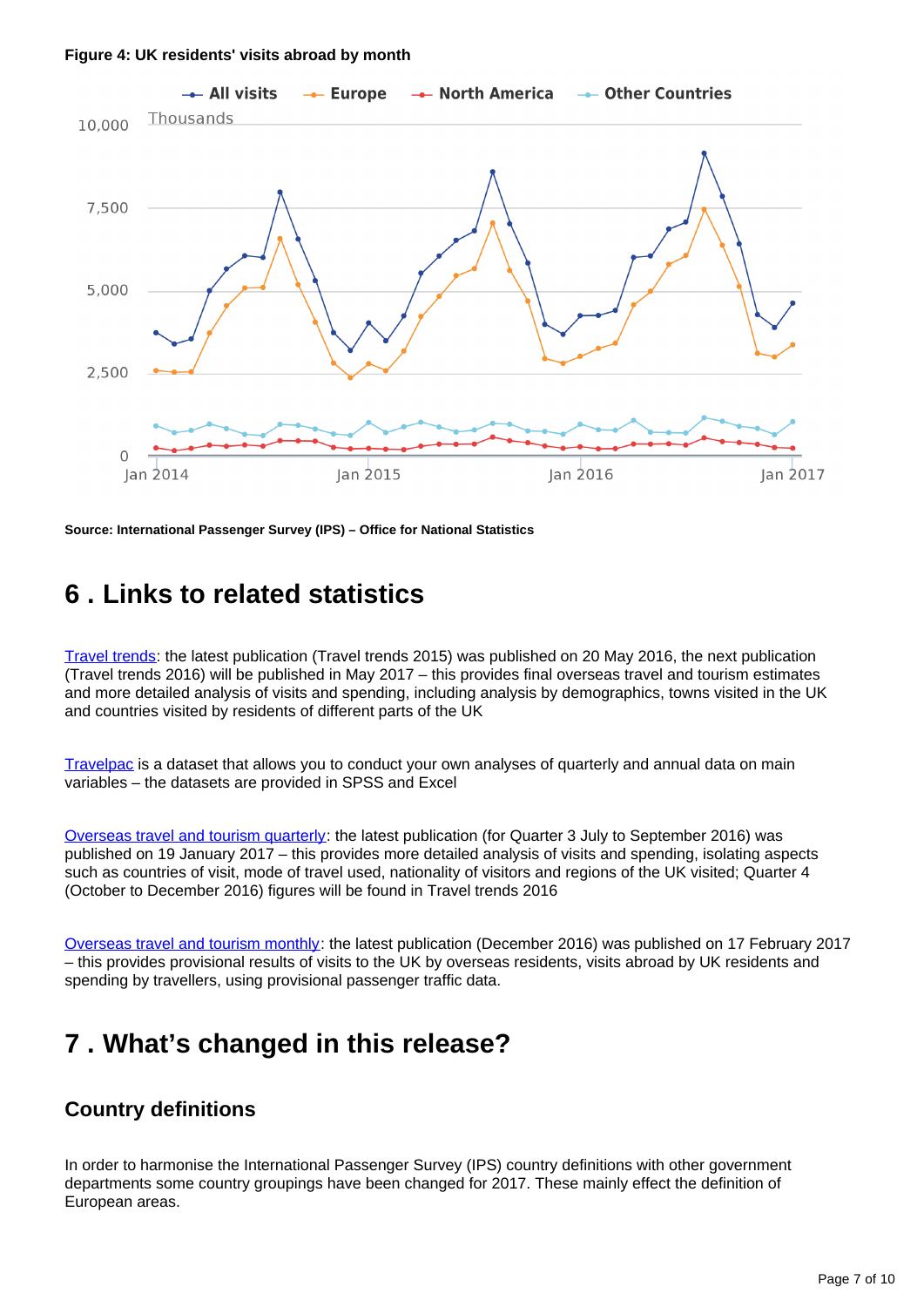Before 2017, definition of the EU included the small countries of Monaco, San Merino, Andorra and the Vatican City. These are not members of the EU but do have an agreement with the countries they are contained within which are full members of the EU. These countries will now be defined as 'Europe'.

From January 2017 countries that have historically been part of Europe for the IPS publication such as Kyrgyzstan, Tajikistan, Turkmenistan and Uzbekistan have been moved to "Other Countries". This is in line with the National Statistics Country Classifications (NSCC).

### **Graphs**

From January 2017 seasonally adjusted graphs will be replaced with non-seasonally adjusted graphs to show the seasonal fluctuations in the data.

## <span id="page-7-0"></span>**8 . Quality and Methodology**

The [International Passenger Survey Quality and Methodology Information](https://www.ons.gov.uk/peoplepopulationandcommunity/leisureandtourism/qmis/internationalpassengersurveyipsqmi) document contains important information on:

- the strengths and limitations of the data and how it compares with related data
- uses and users of the data
- how the output was created
- the quality of the output including the accuracy of the data

The International Passenger Survey Methodological Information outlines definitions and sample methodology.

### **Accuracy of IPS estimates**

Figures for the most recent months are provisional and subject to revision in light of (a) more accurate data on passenger figures becoming available at the end of each quarter and (b) additional passenger data obtained at the end of each year.

International Passenger Survey (IPS) monthly estimates are revised in line with the IPS revisions policy. The revisions policy is available in the [IPS quality and methodology report](http://www.ons.gov.uk/peoplepopulationandcommunity/leisureandtourism/qmis/internationalpassengersurveyipsqmi), to assist you in the understanding of the cycle and frequency of data revisions. You are strongly advised to read this policy before using this data for research or policy-related purposes.

Planned revisions usually arise from either the receipt of revised passenger traffic data. Unplanned revisions are made to correct errors to existing data, identified later in the quarterly and annual processing cycle. Those of significant magnitude will be highlighted and explained.

Revisions to published monthly IPS estimates can be expected at the following times in the normal overseas travel and tourism publication schedule: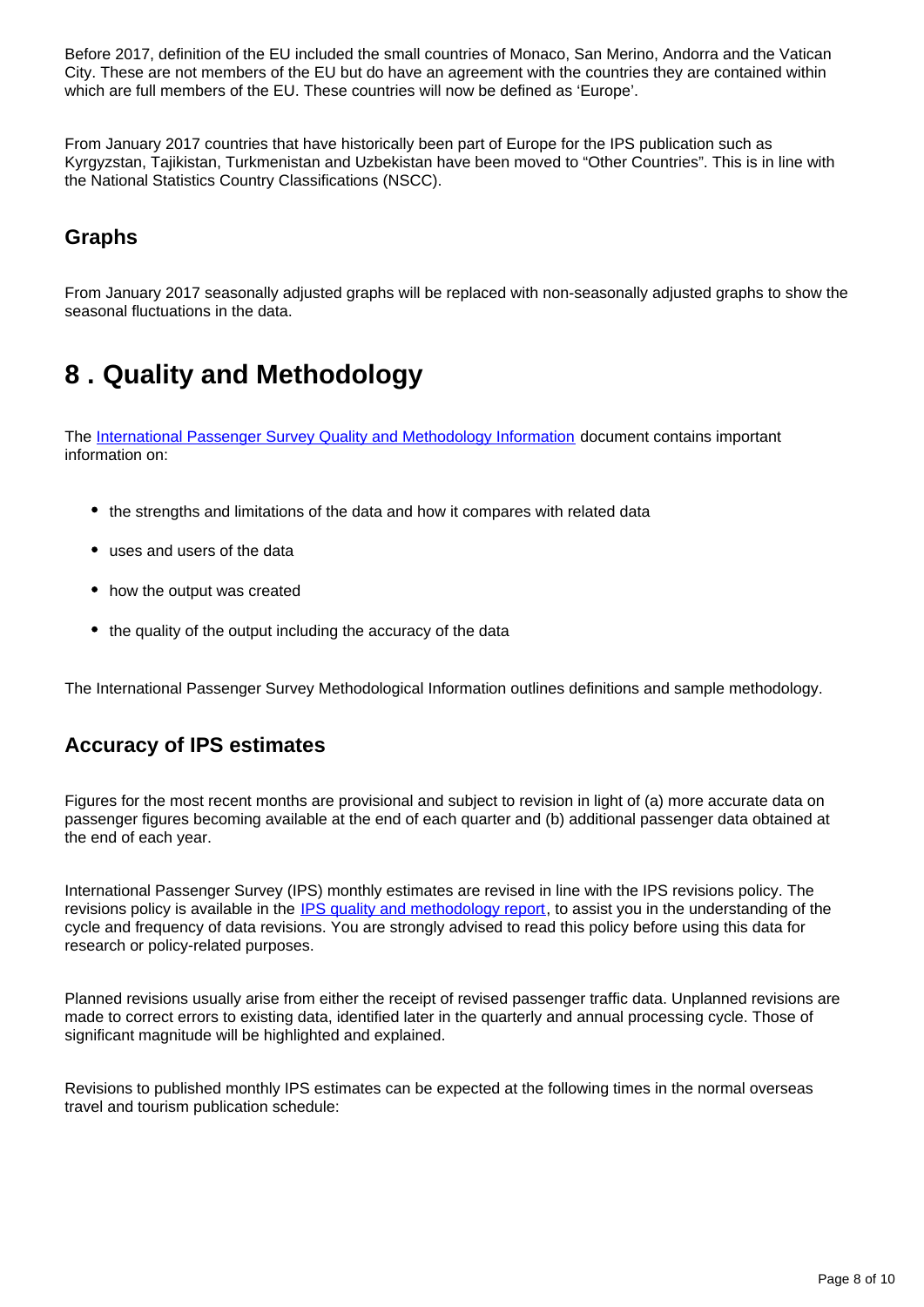- monthly estimates for the current reference year will usually be revised and statistically benchmarked across the quarter, following the publication of the quarterly estimates which that month falls within
- monthly and quarterly estimates for the current reference year will be revised in the survey year's annual data release (Travel trends)
- monthly estimates for the full calendar year will be statistically benchmarked as part of the annual data processing and the monthly estimates for the year will then be replaced in the monthly release, with the benchmarked estimate following publication of the annual report (Travel trends)

All other revisions will be regarded as unplanned and will be dealt with by non-standard releases. All revisions will be released in compliance with the same principles as other new information. Please refer to [our guide to](http://www.ons.gov.uk/ons/guide-method/revisions/guide-to-statistical-revisions/index.html)  [statistical revisions](http://www.ons.gov.uk/ons/guide-method/revisions/guide-to-statistical-revisions/index.html).

Seasonally adjusted figures are presented for the main figures in the publication. This aids interpretation by identifying seasonal patterns and calendar effects and removing them from the unadjusted data. The resulting figures give a more accurate indication of underlying movements in the series.

The estimates produced from the IPS are subject to sampling errors that occur because not every traveller to and from the UK is interviewed on the survey. Sampling errors are determined both by the sample design and by the sample size: generally speaking, the larger the sample supporting a particular estimate, the proportionately lower its sampling error. The survey sample size is approximately 20,000 per month. However, as the intensity of the sampling varies at each port, figures of a similar magnitude will not necessarily have the same percentage sampling error.

Accuracy of the estimates is expressed in terms of confidence intervals. The confidence interval is a range within which the true value of a proportion lies with known probability. For example, the 95% confidence interval represents the range into which there are 19 chances out of 20 that the true figure would fall had all passengers been sampled. This is obtained as plus or minus 1.96 the standard error.

| January 2017 monthly estimates                    | Estimate | Relative 95% Confidence Interval (+/- % of the<br>estimate) |
|---------------------------------------------------|----------|-------------------------------------------------------------|
| Visits to UK by overseas residents<br>(thousands) | 2,850    | 9.1%                                                        |
| Earnings from visits to UK (£ million)            | 1,500    | 11.1%                                                       |
| Visits abroad by UK residents (thousands)         | 4,620    | 7.5%                                                        |
| Expenditure on visits abroad (£ million)          | 2,580    | 8.8%                                                        |

#### **Table 3: Confidence intervals relating to overseas travel and tourism estimates in January 2017**

Source: International Passenger Survey - Office for National Statistics

Confidence intervals for [quarterly](http://www.ons.gov.uk/peoplepopulationandcommunity/leisureandtourism/articles/overseastravelandtourismprovisionalresults/previousReleases) and [annual](http://www.ons.gov.uk/peoplepopulationandcommunity/leisureandtourism/articles/traveltrends/previousReleases) estimates are provided in our relevant overseas travel and tourism publications.

One indication of the reliability of the main indicators in this release can be obtained by monitoring the size of revisions. Table 4 records the size and pattern of revisions to the quarterly IPS data that have occurred over the last 5 years to the following main seasonally adjusted estimates: